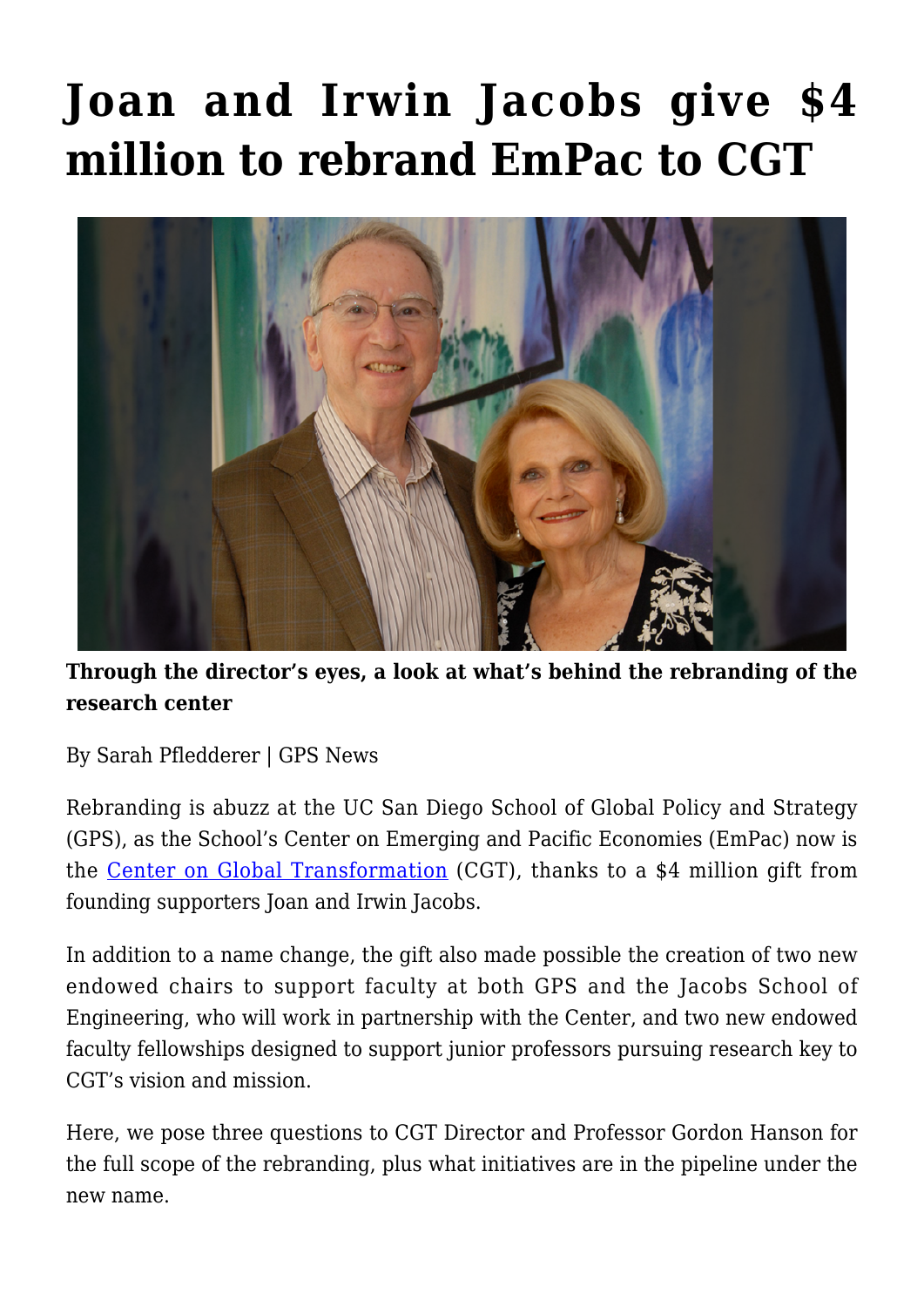## **1. What was the impetus for choosing the name "Center for Global Transformation," and how does the meaning of this name differ from the previous, "Center on Emerging Pacific Economies?"**

GH: We see CGT as embodying the missions of both GPS and UC San Diego. Our campus has deep expertise in developing technologies that transform the world, while our School has long been at the forefront of understanding economic and political developments on the global stage. CGT will help bring these two intellectual strengths together, thereby fortifying the role of GPS as the nexus where technology meets public policy.

## **2. Beyond this name change, in what ways has the Center evolved since its founding in 2006, and what advancements may we expect to see moving forward?**

GH: When EmPac was founded, our goals were to connect a global network of thought leaders to GPS and UC San Diego and to fund innovative research that would allow GPS to ask questions about the global economy that no one else was asking.

Through the Pacific Leadership Fellows program, we accomplished our first goal. Our aim now is use this network, which we are continuing to expand, to find ways in which GPS and UC San Diego can help solve the global challenges that our fellows have helped us identify.

Through seed grants for new research, EmPac achieved its second goal, as well. Center funding helped create the [Policy Design and Evaluation Lab](http://pdel.ucsd.edu/), the [Big Pixel](http://bigpixel.ucsd.edu/) [Initiative](http://bigpixel.ucsd.edu/) and the Japan Forum for Innovation and Technology. The Center also provided strong assists to the [21st Century China Program](http://china.ucsd.edu/) and the [Center for](http://usmex.ucsd.edu/) [U.S.-Mexican Studies](http://usmex.ucsd.edu/) in building their programs. These successes have emboldened us to set even higher goals as we look to GPS to launch a new era on campus.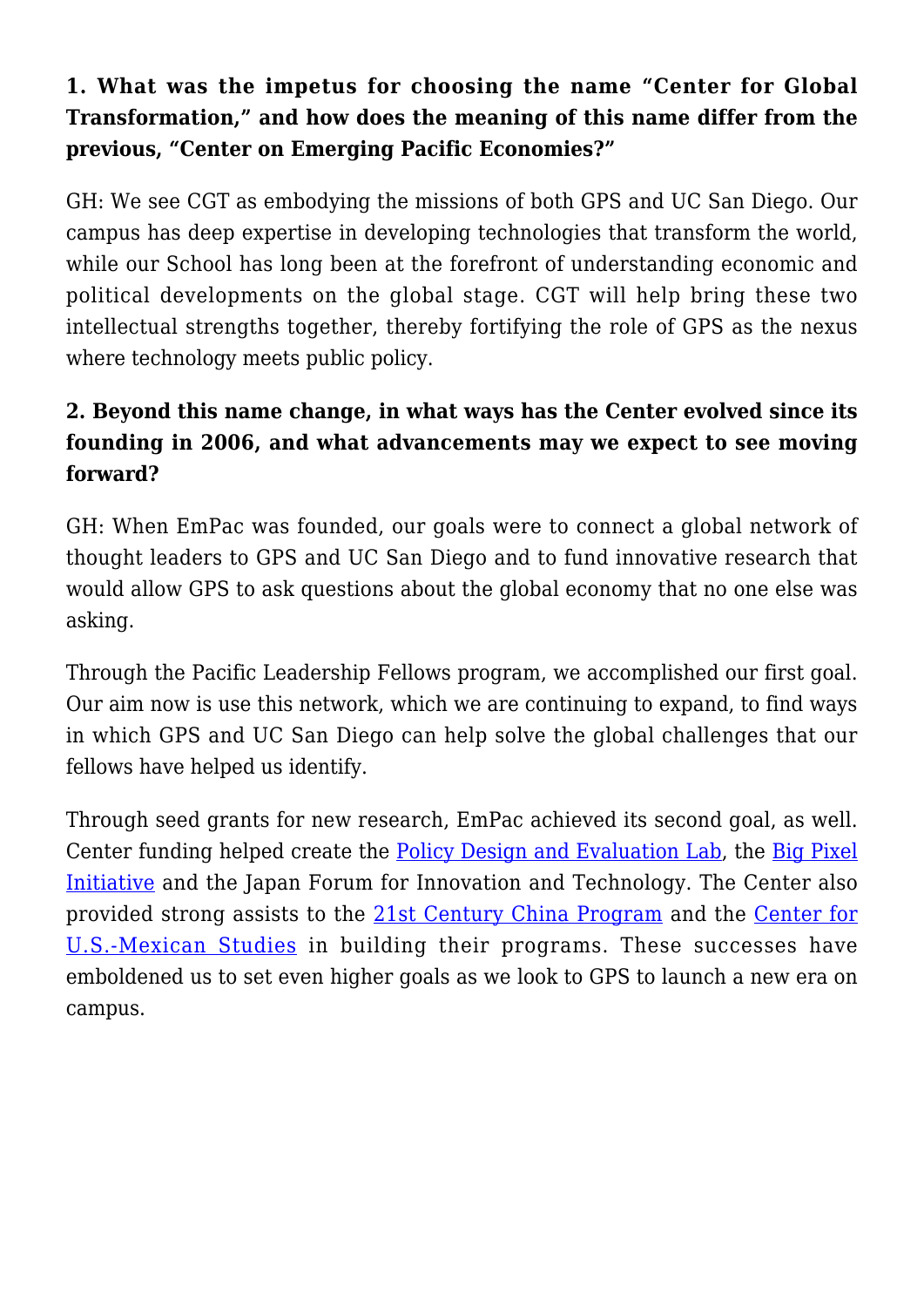

**3. What are the flagship research initiatives the Center will pursue in its first year?**

GH: The new research direction of CGT is embodied in three questions that are central to designing sound economic policy for a rapidly changing world.

First, at a moment in history in which the pace of change is ever quickening, how do we measure economic and social outcomes in real time? The old approach of pen and paper surveys, which propelled the creation of modern empirical social science in the 20th century, delivers results too slowly for the current environment. Moreover, traditional survey methods fail to reach the poorest and most conflict-ridden parts of the world where needs are most acute. CGT, working together with the Qualcomm Institute, will experiment with new methods of synthesizing data from mobile networks, social media and satellite imagery to design and evaluate effective public policies.

Second, how is the globalization of production changing the process of innovation? Modern production chains—whether in electronics, software or traditional manufacturing—spread operations across borders, with product design and testing occurring in one location, production of intermediate inputs in a second location, and product assembly and customer service in a third. In such an environment, the innovation ecosystem is truly global in nature. The success of the U.S. technology sector depends on the efficiency of buyers and suppliers in Mexico, China and other countries, and vice versa. In partnership with UC San Diego's Jacobs School of Engineering, CGT will prototype new organizational strategies for innovation in a globalized context.

Third, how do we reimagine regulatory frameworks for a world in which markets are fully integrated across borders? Today, the fate of companies in the U.S. often rests on regulatory decisions made by governments in other countries. The absence of coordination between governments can create policy conflicts that undermine the incentive to innovate. The Center, working in collaboration with scholars in China, India and other countries, will examine how industry regulation